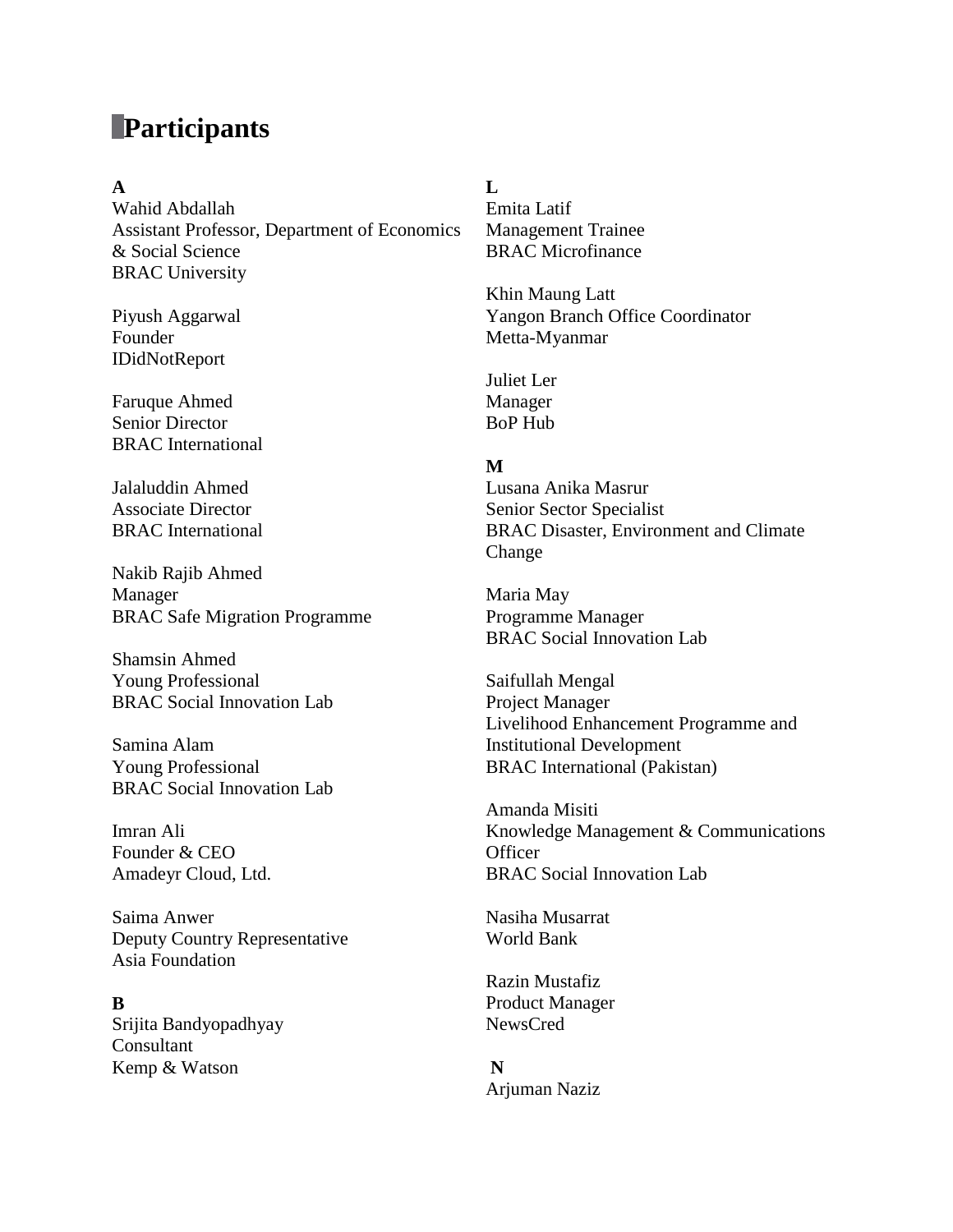Profulla Chandra Barman Programme Coordinator, Primary Schools BRAC Education Programme

Alison Subrata Baroi Programme Coordinator BRAC Advocacy

Radhika Bhagat Partner Kemp & Watson

Kavim Bhatnager International Pension Specialist Strengthening Public Expenditure Management Program Ministry of Finance Government of Republic of Bangladesh

### **C**

Greg Chen Regional Representative, South Asia Consulting Group to Assist the Poor

Evelina Chakma Program Manager Manusher Jonno Foundation

Biswajit Roy Chowdhury Senior Sector Specialist BRAC Education Programme

**D** Sabhanaz Rashid Diya Founder One Degree Initiative

### **F**

Muhammad Umar Farooqui Project Manager Health BRAC International (Pakistan) Programme Manager BRAC Advocacy

Toby Norman PhD Candidate University of Cambridge, Judge School of **Business** 

Ja Nu National Livelihood Sector Coordinator Metta-Myanmar

### **R**

Tasmia Rahman Programme Officer BRAC Social Innovation Lab

Santhosh Ramdoss Independent

Rosi Ranan Founding General Board Member & Coordinator Bangladesh Youth Leadership Center Graduate Network

Sabina Faiz Rashid Associate Dean James P. Grant School of Public Health, BRAC University

Dominic Regester Schools Development Programme Manager, Wider South Asia British Council

Julie Regester Consultant BRAC Strategy, Communications, and Capacity

### **S**

Mohammad Navid Safiullah **Director** Governance Innovation Unit, Prime Minister's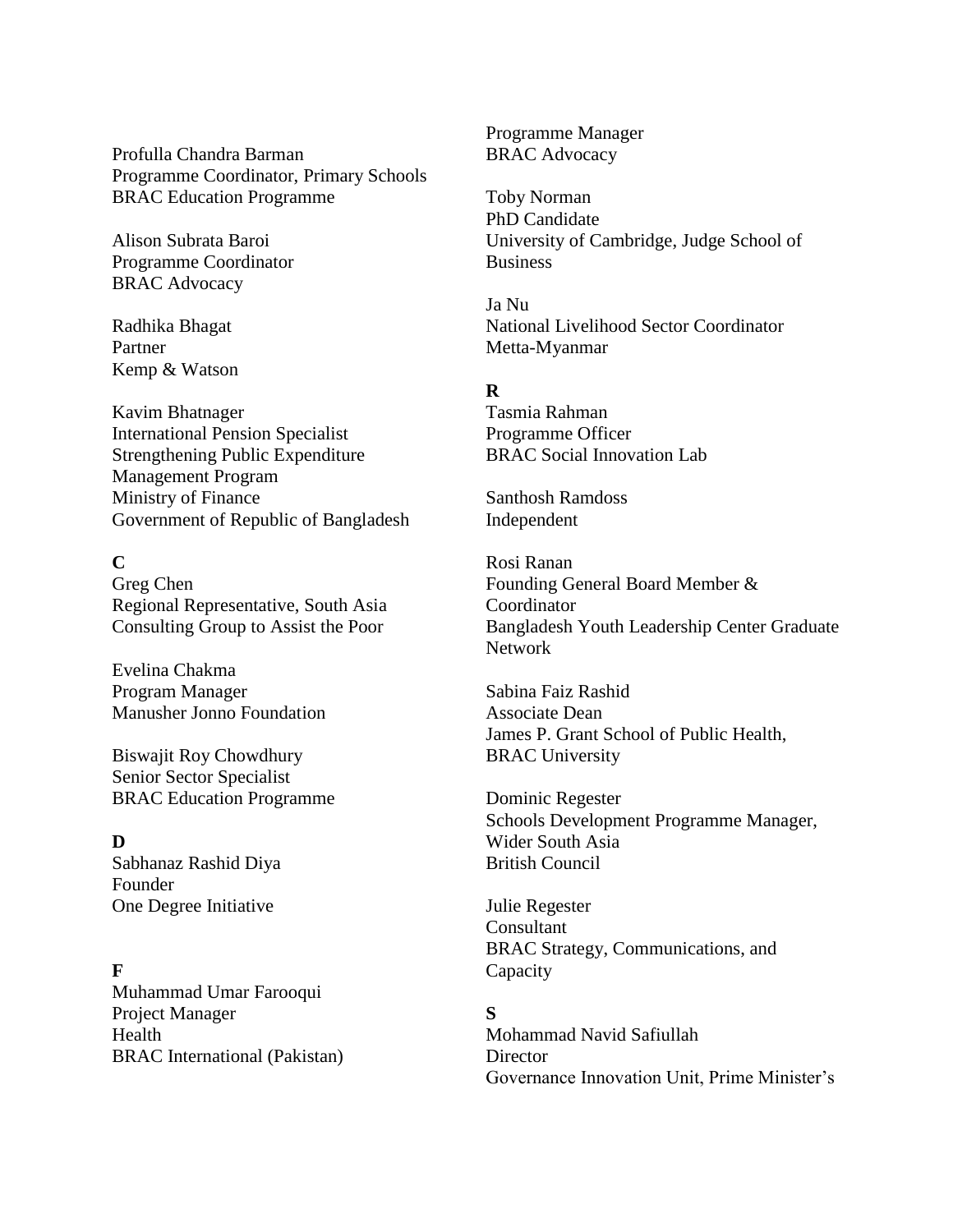Kazi Nazrul Fattah Senior Programme Manager BRAC Community Empowerment Programme

Laura Fox **Consultant** BRAC Strategy, Capacity, and Communications

### **H**

Ashek Ishtiak Haq Deputy General Manager BRAC Social Enterprises

Faroque Hossain Programme Manager BRAC Education Programme

Lee Huiwen Senior Manager BoP Hub

Ishtiaque Hussain Young Professional BRAC Social Innovation Lab

# **I**

Akramul Islam Associate Director BRAC Health, Nutrition and Population Programme

Ishita Islam Programme Manager BRAC Human Rights & Legal Aid Services

Onondita Islam Management trainee BRAC Microfinance

## **J**

Andrew Jenkins Coordinator, Impact Assessment Unit BRAC Research & Evaluation Division

#### **Office**

Herasuddin Mehedi Sajjad Assistant General Manager BRAC Social Enterprises

Devika Sarin Partnerships and Development Associate, Senior Field Manager Dimagi Inc.

Sukhendra Kumar Sarkar **Director** BRAC Administration, Monitoring and Investigation

Anjali Sarker Consultant BRAC Social Innovation Lab

Anjali Sastry Senior Lecturer in System Dynamics Massachusetts Institute of Technology

Sabrina Shahidullah Senior Communications Specialist BRAC Water, Sanitation and Hygiene

Shoraez Shahjahan Country Director Innovations for Poverty Action

Moonmoon Shehrin Management Trainee BRAC Microfinance

### **V**

Ratnish Verma State Programme Manager Nidan

### **W**

San Wei Branch Office Coordinator Metta-Myanmar